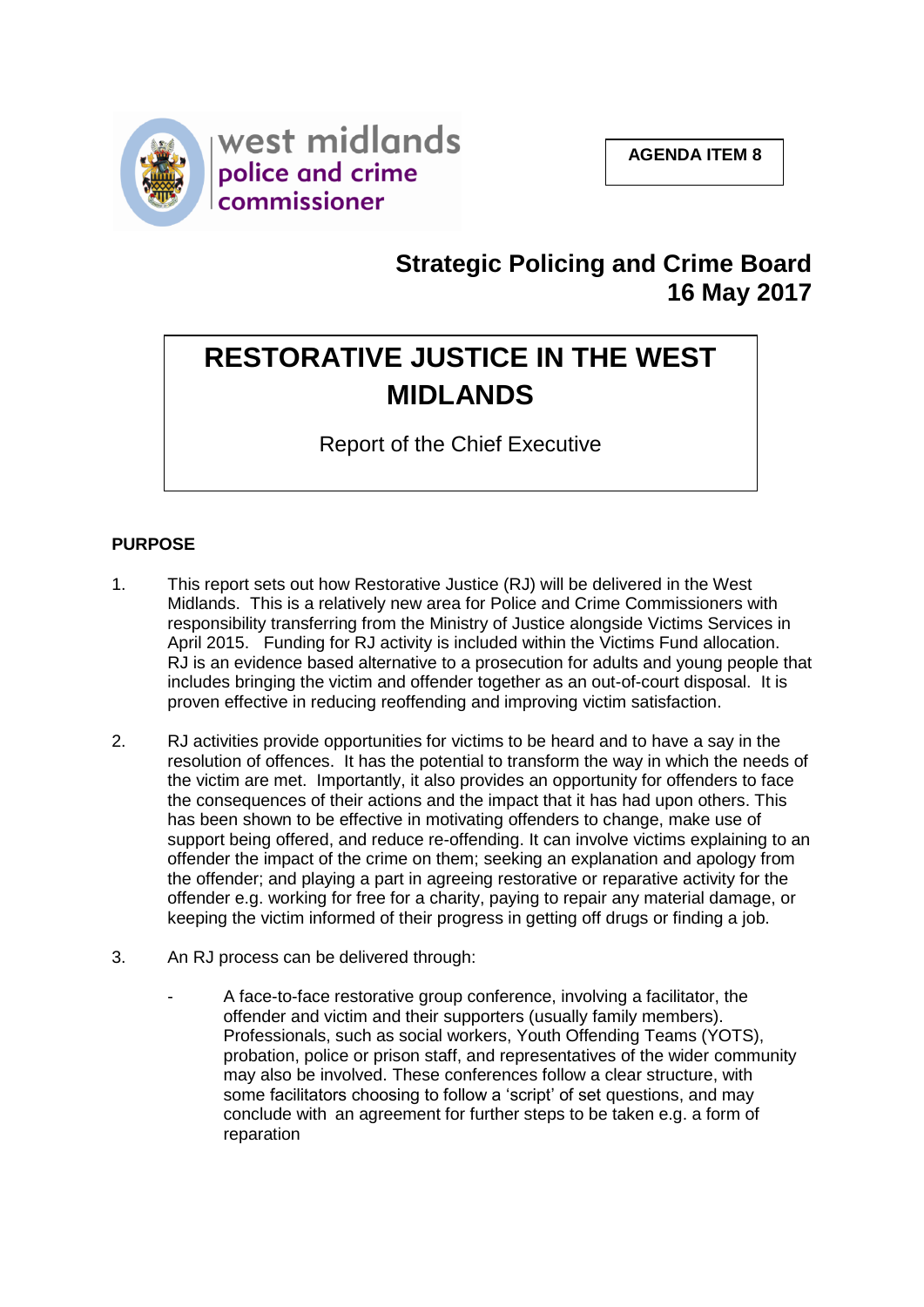- A community conference, involving members of the community affected by the crime. This is facilitated in the same way as a restorative conference. But it differs from the restorative conference in that it can involve many more people.
- Contact between victim and offender through a mediator/facilitator, to discuss offence. This contact might result in an agreement for further steps to be taken e.g. some sort of reparation, but this is not a necessary outcome
- Indirect communication is also possible. This can be via telephone or video conferencing, written correspondence or 'shuttle mediation' through a Facilitator. All of these can lead to a face-to-face meeting at a later stage. Current evidence suggests that a face-to-face meeting between victim and offender is the most effective form of RJ in terms of outcomes for victims and offenders.
- 4. It is important that the right type of RJ is delivered for the individual circumstance, therefore wherever possible, a face to face meeting should be the aim, but with a suitable alternative used where a face to face meeting is against the wishes of participants or is not safe.
- 5. Within communities there is an increasing use of RJ approaches by Neighbourhood Justice Panels, voluntary sector organisations and the education sector. A Neighbourhood Justice Panel is a means of working with local communities using restorative justice to address problem behaviour and low level offending which affects communities, and to repair the harm caused. It involves the victim, perpetrator and any wider community members who are interested in agreeing the details of a restorative justice outcome for anti-social behaviour and low level offending which is being dealt with informally or where a conditional caution requires a restorative justice element which a neighbourhood justice panel can help agree.

#### **Ministry of Justice Expectations**

- 6. Ministry of Justice (MoJ) research has shown that RJ can benefit both the victim and the offender. Evaluation of pilot studies found that RJ was associated with an estimated 14% reduction in the frequency of re-offending. The evaluation also found that 85% of victims that participated in the conferencing method of RJ were satisfied with the experience. Both the victim and offender must be assessed and be fully able, willing and suitable to engage safely in a restorative process. This assessment is carried out by trained RJ practitioners.
- 7. The MoJ's vision is for good quality, victim-focused RJ to be available at all stages of the criminal justice system (CJS) in England and Wales. The link to the Restorative Justice Action Plan for the Criminal Justice System is here: [https://www.gov.uk/government/uploads/system/uploads/attachment\\_data/file/37558](https://www.gov.uk/government/uploads/system/uploads/attachment_data/file/375581/restorative-justice-action-plan-2014.pdf) [1/restorative-justice-action-plan-2014.pdf](https://www.gov.uk/government/uploads/system/uploads/attachment_data/file/375581/restorative-justice-action-plan-2014.pdf) The strategy states that success will mean:
	- Victims have equal access to RJ at all stages of the CJS irrespective of their location, the age of the offender or offence committed against them
	- People have an awareness and understanding of RJ, it's benefits, what it entails and how to access it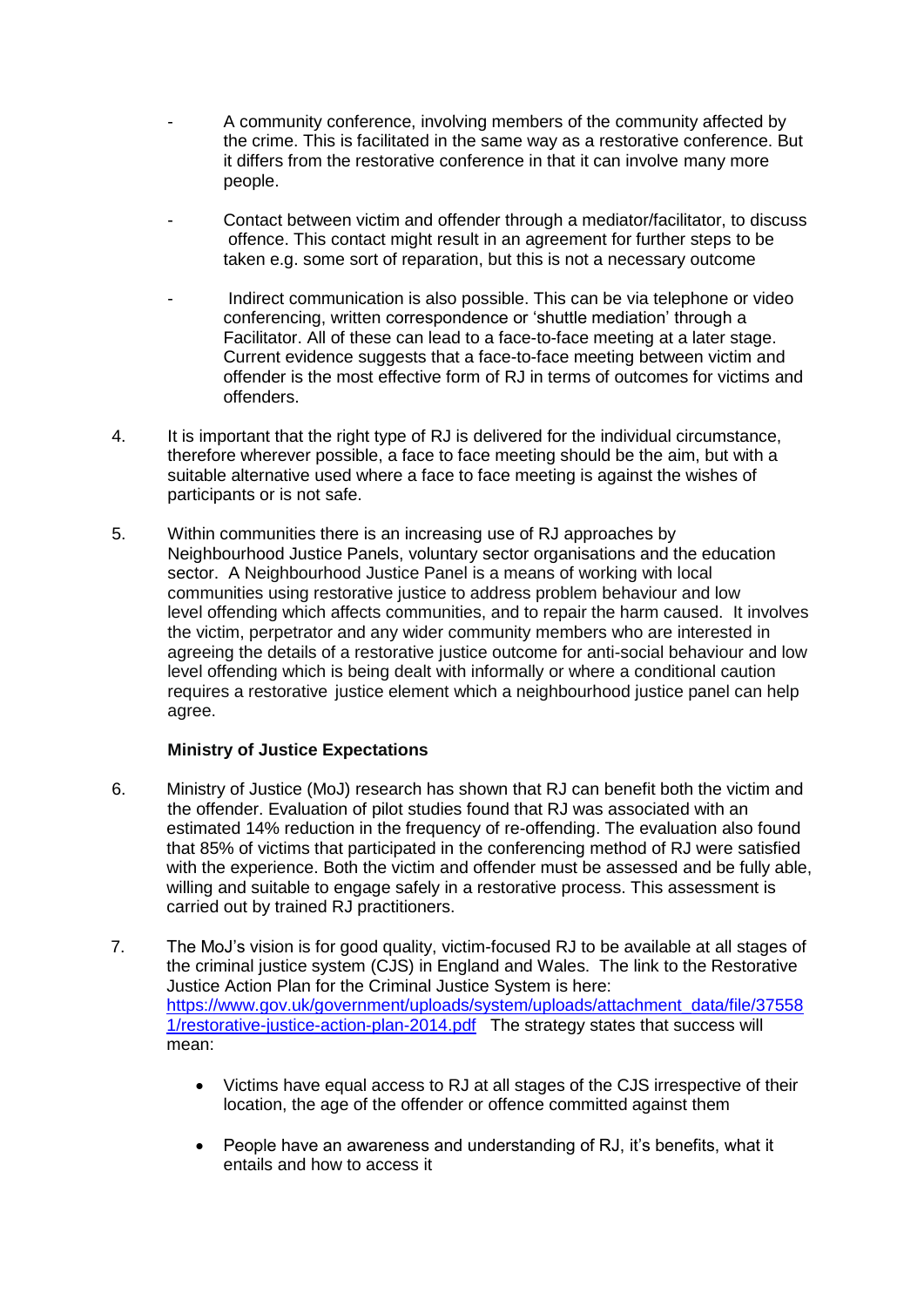- Good quality RJ is delivered by trained facilitators.
- 8. The MoJ state that they will measure success using a range of mechanisms including:
	- Monitoring RJ provision through on-going engagement with Police and Crime Commissioners (PCCs). This is done through annual outcome reporting to the MoJ.
	- Monitoring take up of the Restorative Justice Council's restorative services standards and restorative services quality mark; <https://www.restorativejustice.org.uk/>
	- Working with the Victims' Commissioner to monitor compliance with the relevant requirements in the Victims' Code; and
	- Continuing to work with the Restorative Justice Council to understand the extent and nature of RJ provision and build on research which has attempted to provide a benchmark.
- 9. The link below is a video from the Restorative Justice Council: *'Recovering from crime – Restorative Justice in Action'* and shows how RJ works and the impact that it can have, both on the offender and the victim. <https://www.youtube.com/watch?v=DUyzjeOrwnw&feature=youtu.be>

#### **Strategic benefits of Restorative Justice**

- 10. RJ leads to an increase in victim satisfaction. Independent research and evidence shows that when used appropriately RJ delivers significant improvements in a victim's satisfaction in the way their case is dealt with. Victims are empowered and able to suggest how the offender can acknowledge the impact of their actions and make reparation. Researchers have also found that those victims involved in full conferences were less likely to suffer from post-traumatic stress symptoms; and three times more likely to experience a degree of closure, thus enabling them to cope and recover from the crime committed against them.
- 11. RJ leads to a reduction in re-offending. Studies also show that levels of repeat offending are lower in offenders who have taken part in full conferences. Offenders who meet their victim, or their victim's representative, and hear from them the impact that their crime has had are more likely to appreciate the effect of their behaviour. RJ has shown to be as effective in reducing reoffending with adults as with young offenders.
- 12. RJ helps to build safer, stronger communities and community cohesion. Formal criminal justice sanctions may lead to continued reoccurrences of the same offence if victims and offenders have not resolved the problem; a restorative intervention at an early stage can prevent escalation from a minor conflict to a major event. RJ can increase and restore a sense of 'community' where offenders repair the harm done directly to the individual or the neighbourhood, allowing reintegration and a return to normality. It also gives the police and partner agencies opportunities to engage with the community, victims of crime and offenders who commit crime. Street-level RJ also allows criminal justice professionals the opportunity to use discretion and professional judgement to deal with low level crime and anti-social behaviour in a way which doesn't criminalise people unnecessarily.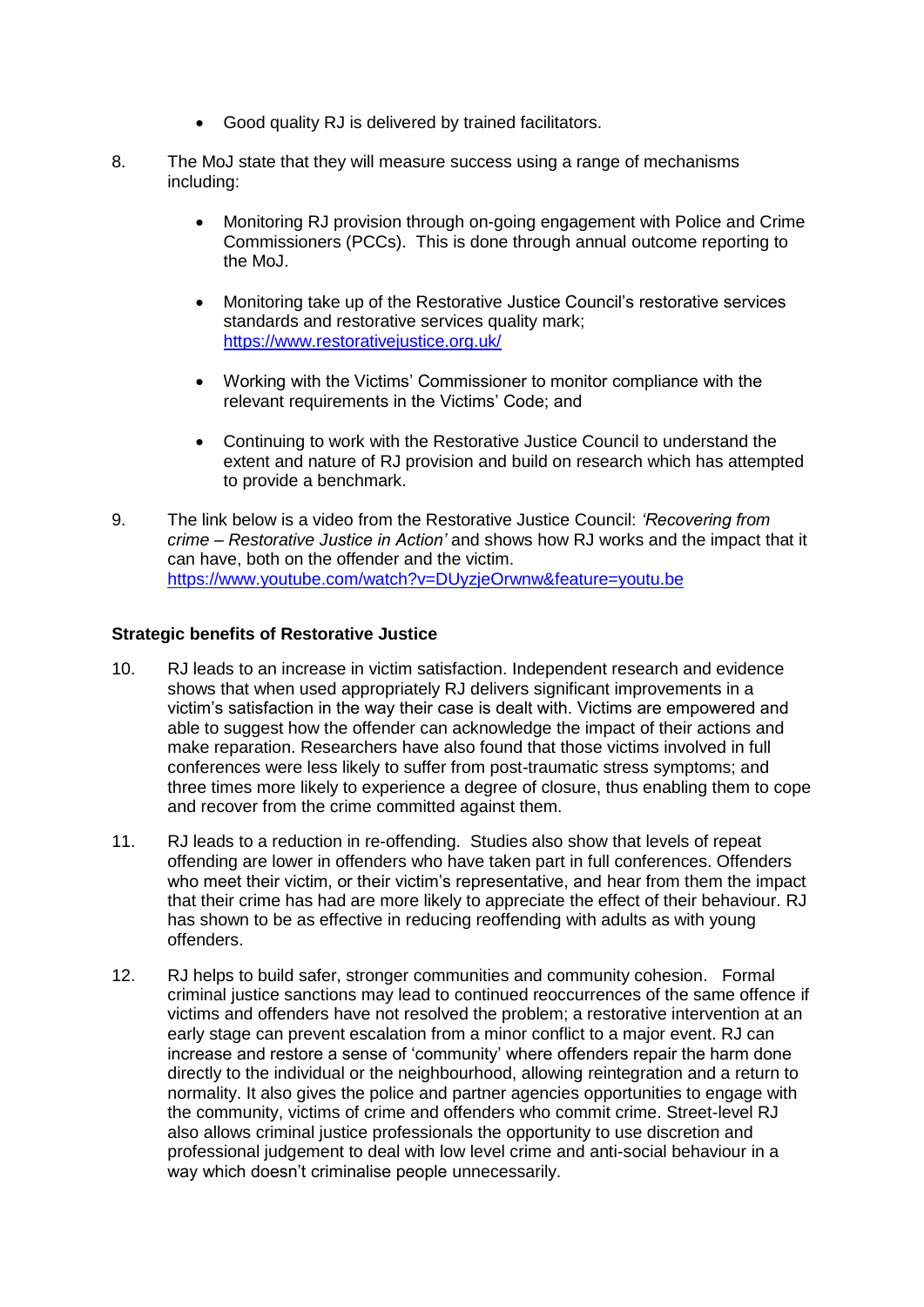- 13. Access to restorative justice should be available for victims at all stages of the criminal justice system. This will allow victims to ask to participate in restorative justice at a time that is right for them. For some victims, this may happen immediately after an incident, for others it may be post-sentencing. Access to RJ is also an essential part of the Victims Strategy, and one that has been identified as key to the success of enhanced victims' services. The Victims' Code requires that victims of adult offenders be provided with information about RJ and to be referred to services where these exist.
- 14. The OPCC is committed to increasing the use of RJ across the criminal justice system. There is still relatively low awareness of restorative justice with both the public and criminal justice professionals. We need to have consistent messages related to the purpose and value of restorative justice, presented in a way that captures the victim's attention and builds confidence. Information and guidance needs to be shared within the criminal justice system, voluntary and community services and the public.

#### **Development of a West Midlands Model**

15. The PCC has set out his intention to deliver a victim focussed RJ service for victims of crime in the West Midlands. This statement of intent has informed the work undertaken, as well as shaping the range of options discussed in the report. It also provides the basis for developing a regional approach to collaboration.

*I will develop a victim-focused Restorative Justice (RJ) strategy and service delivery model that will ensure that RJ is available to all victims of crime, at every stage of the criminal justice system and aims to put victims at the heart of Restorative Justice in the West Midlands.*

*I will bring together voluntary and community sectors, alongside West Midlands Police, the CRC and Probation who also have a responsibility to deliver Restorative Justice. In addition, it will give the criminal justice system an opportunity to reengage with our communities, victims of crime and offenders.*

#### *David Jamieson, Police and Crime Plan 2016-2020*

16. Alongside the research, the PCC's office has been developing a multi-agency strategy and framework for delivery across the West Midlands. One of the key aims is to establish and maintain strong partnership links on a local basis with all identified key agencies to fully support the promotion and expansion of RJ services. We are also identifying potential areas for service development taking into account local trends and opportunities and regularly review referrals and outcomes and produce quarterly reports for monitoring and evaluation purposes.

It is important that we develop a Restorative Justice Service Delivery Model for the West Midlands Office and part of the process of doing that involved the commissioning of a Restorative Justice Scoping Study. The report was carried out by Restorative Solutions CIC and is attached to this report at Annex 1. <http://www.restorativesolutions.org.uk/>

- 17. The key lessons of which we were aware before the report was commissioned, included:
	- The majority of current RJ provision is not victim-centric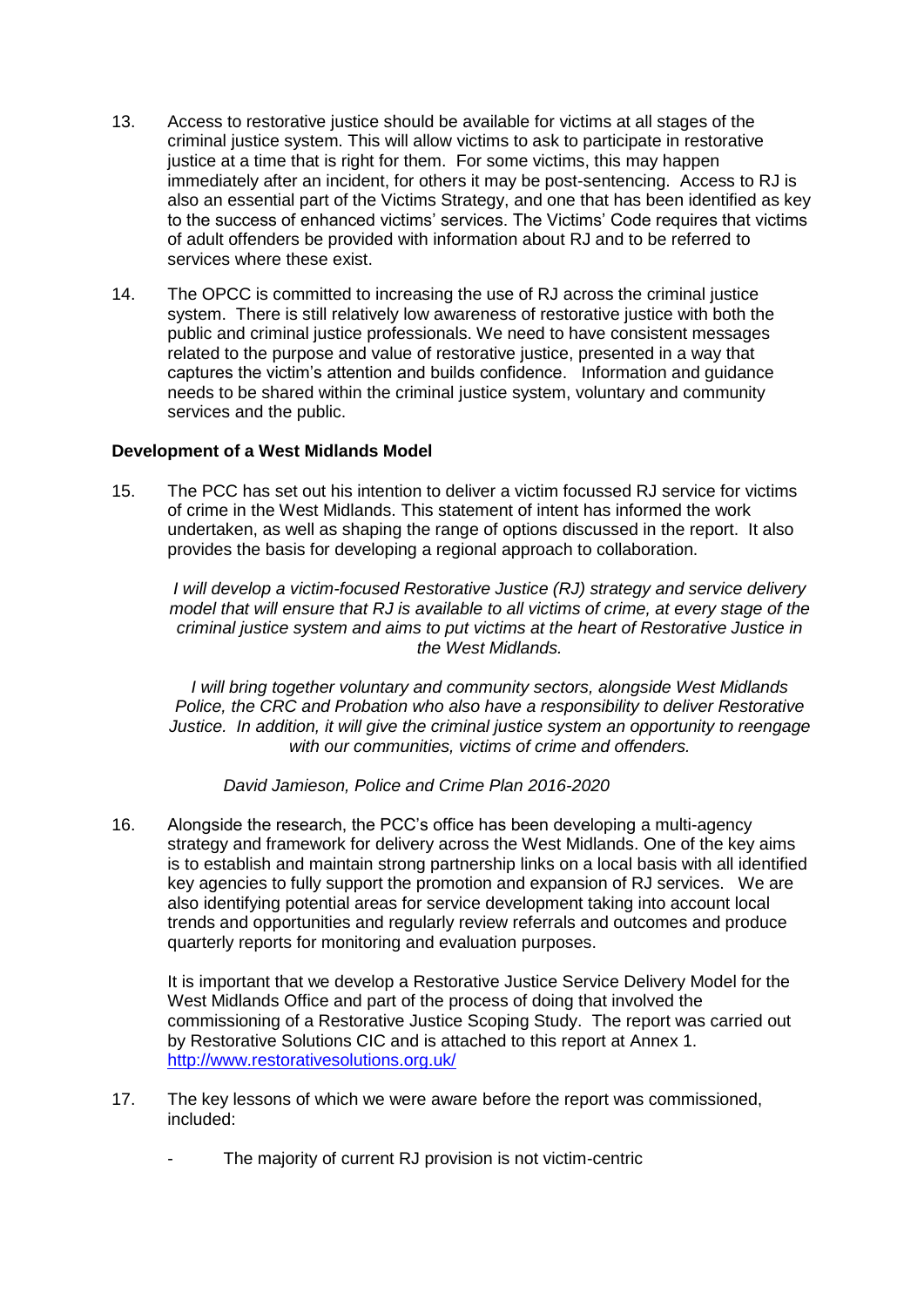- There is an imbalance in maturity of RJ provision across local criminal justice systems
- there is low victim awareness and understanding of RJ
- Existing RJ providers are working in isolation with duplication of effort and resources
- The business case for investment in RJ is not always apparent
- Public sector agencies seem to be reluctant to refer cases to outside bodies.
- 18. The report which is attached at Appendix 1, summarises the findings of the study into the current provision of Restorative Justice (RJ) in the West Midlands and makes specific proposals for the future, in particular how the opportunity of specific funding allocated to the PCC can be used to best effect to develop RJ.

#### **Key Recommendations**

- 19. The report established that there is 'genuine enthusiasm amongst practitioners in the West Midlands for the benefits of Restorative Justice and a willingness to collaborate to achieve this. There is also some dedicated activity and a considerable resource in the form of trained practitioners'. Therefore our starting point to carry out this change in service delivery is a good one. However, one of the issues that we were aware of was that despite considerable investment, particularly in training, the current provision is patchy with considerable gaps. Where it is delivered, this is in isolated pockets without coherence and consistency. There are however, significant areas of underused capacity and that this, together with funding presents a genuine, but time limited opportunity to establish a more coherent and consistent service for all victims of crime, should they choose to use it.
- 20. It also found that there was overwhelming support amongst local agencies for a coherent, unified approach to addressing gaps and in particular, to establish an effective referral mechanism in order to this. However, there is currently no governance to capitalise on this and a degree of frustration that progress has been slow. This also means that public knowledge and understanding of RJ is low and therefore we have no understanding about what the potential take up of RJ would be from victims of crime.
- 21. There are a number of myths about RJ, for instance that it is a soft option for offenders, which can manifest themselves in a negative view of RJ. However, when these myths are dispelled, the public is supportive of RJ being offered to victims of crime.
- 22. The recommendation from the research is for the establishment of a Restorative Service. This service would provide the framework around which consistency can be developed at the same time as focus on providing RJ interventions in crime within the adult arena – where there are the greatest gaps.
- 23. The approach recommended would respect the current commissioning and delivery arrangements in the youth sector, whilst developing an overarching strategic framework, information sharing and consistency of practice, including for referrals with routes into specialist services for more complex cases. It would enable partners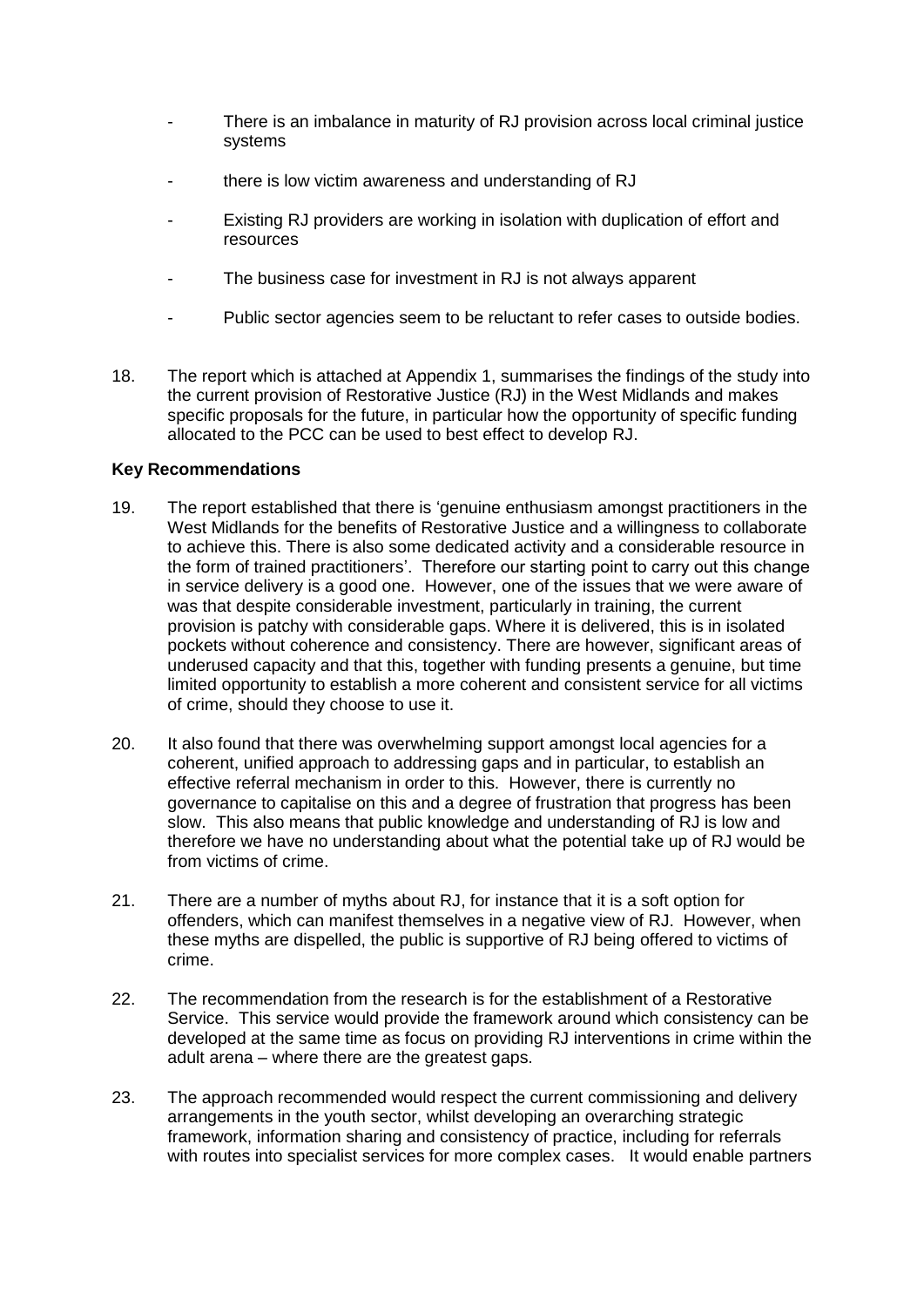to join in a number of ways – for instance to use a central service for interventions or to share information with others whilst conducting RJ "in house".

24. The approach recommended would respect the current commissioning and delivery arrangements in the youth sector, whilst developing an overarching strategic framework, information sharing and consistency of practice, including for referrals with routes into specialist services for more complex cases. It would enable partners to join in a number of ways – for instance to use a central service for interventions or to share information with others whilst conducting RJ "in house". In addition, this will also represent a sustainable base which could lead to a long term transformation to the way that the public in general and victims of crime in particular are served across the whole of the West Midlands.

#### **The Way Forward**

- 25. This report gives us the opportunity to further develop the work that has been taking place across the West Midlands. We need to ensure that we have good RJ provision that covers all 7 local authority areas. At the moment, provision is patchy. This will allow us to focus on evidence based need and develop a bespoke response, working with partners. It is anticipated that a new model of delivery during 2017-18 and it is important that we align our RJ provision with our Victims services support provision to ensure that the referral mechanism is more robust.
- 26. Next steps includes the formation of a multi-agency working group to develop the Restorative Service. This group will work in collaboration to ensure that we have a service that responds to the needs of victims.

#### **Recommendation**

- 27. Members are asked to note:
	- The report and the recommendations
	- The developments being made in Restorative Justice across the West Midlands.

#### **Financial Implications**

28. Funding for Restorative Justice services is included within the Commissioner's Ministry of Justice Victims Fund budget. The allocation for 2017-18 is 3,321,557. There is no indicative allocation for RJ included within the budget allocation. Previously the MoJ has always set out an anticipated spend for this area of work, although it has never been ringfenced. Therefore, the allocation is a decision for the Commissioner.

#### **Legal Implications**

- 29. The Victims Fund is issued as a grant under s58 of the Domestic Violence, Crime and Victims Act 2004.
- 30. Schedule 9 of the Police Reform and Social Responsibility Act 2011 provides Commissioners with the powers to award crime and disorder grants to any organisations and projects they consider will help them achieve their crime  **-**prevention aims and wider priorities.
- 31. The Police Reform and Social Responsibility Act 2011 states that the PCC must